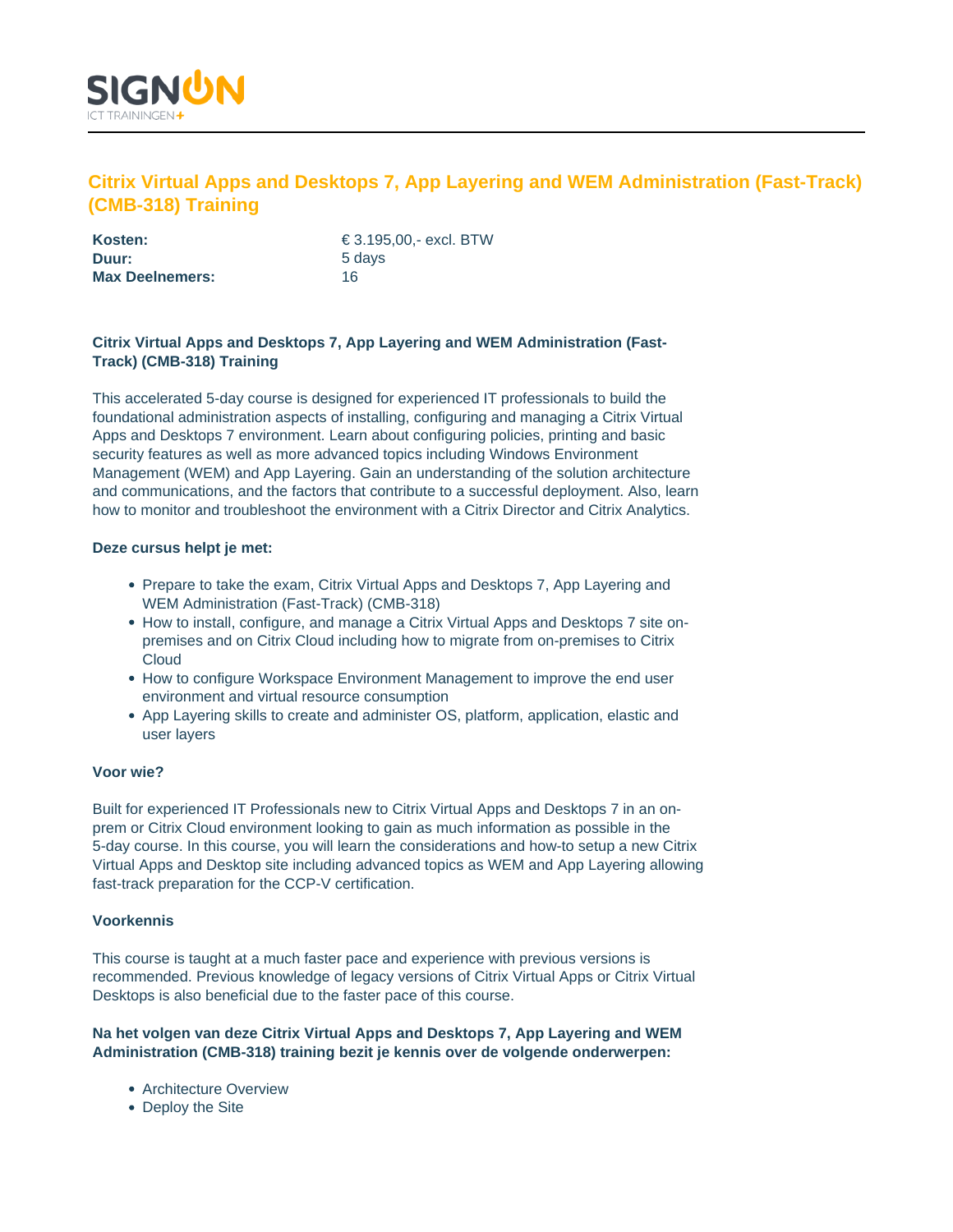- The Apps and Desktops Images
- Provision and Deliver App and Desktop Resources
- Provide Access to App and Desktop Resources
- Manage the User Experience
- Published App and Desktop Presentation and Management
- Manage Printing for User Sessions
- Citrix Profile Management
- Manage the Site
- Citrix Virtual Apps and Desktops Basic Security Considerations
- Monitor the Site
- Introduction to Supporting and Troubleshooting Citrix Virtual Apps and Desktops
- Migrate to Citrix Cloud
- Citrix Analytics
- Introduction to App Layering
- Create an OS Layer
- Create a Platform Layer
- Create App Layers
- Create Elastic App and User Layers
- Deploy a Layered Image using Citrix Virtual Apps and Desktops
- Explore Layer Priority and Maintain an App Layering Environment
- Introduction to Workspace Environment Management (WEM)
- Use WEM to Centralize Environment Management
- Use WEM for Performance Optimization
- Use WEM to Secure Environments
- Migrate and Upgrade WEM

#### **Hercertificeren**

Het Citrix Virtual Apps and Desktops 7, App Layering and WEM Administration (Fast-Track) (CMB-318) certificaat is 3 jaar geldig vanaf de datum dat het examen is behaald. **Bekijk hier het hercertificeringsbeleid.**

De lestijden zijn van 9:00 tot 16:30.

### **Meer weten?**

Heb je vragen of wil je meer informatie? Of wil je weten of deze cursus bij jou past? Neem dan vrijblijvend contact op via info@signon.nl of bel ons op 020 820 83 62.

#### **Lesprogramma**

Tijdens de training komen de volgende onderwerpen aan bod:

## **Module 1: Architecture Overview**

- Introduction to Citrix Virtual Apps and Desktops
- Architecture Overview
- Features
- Hosting Platform Considerations
- Citrix Virtual Apps and Desktops Service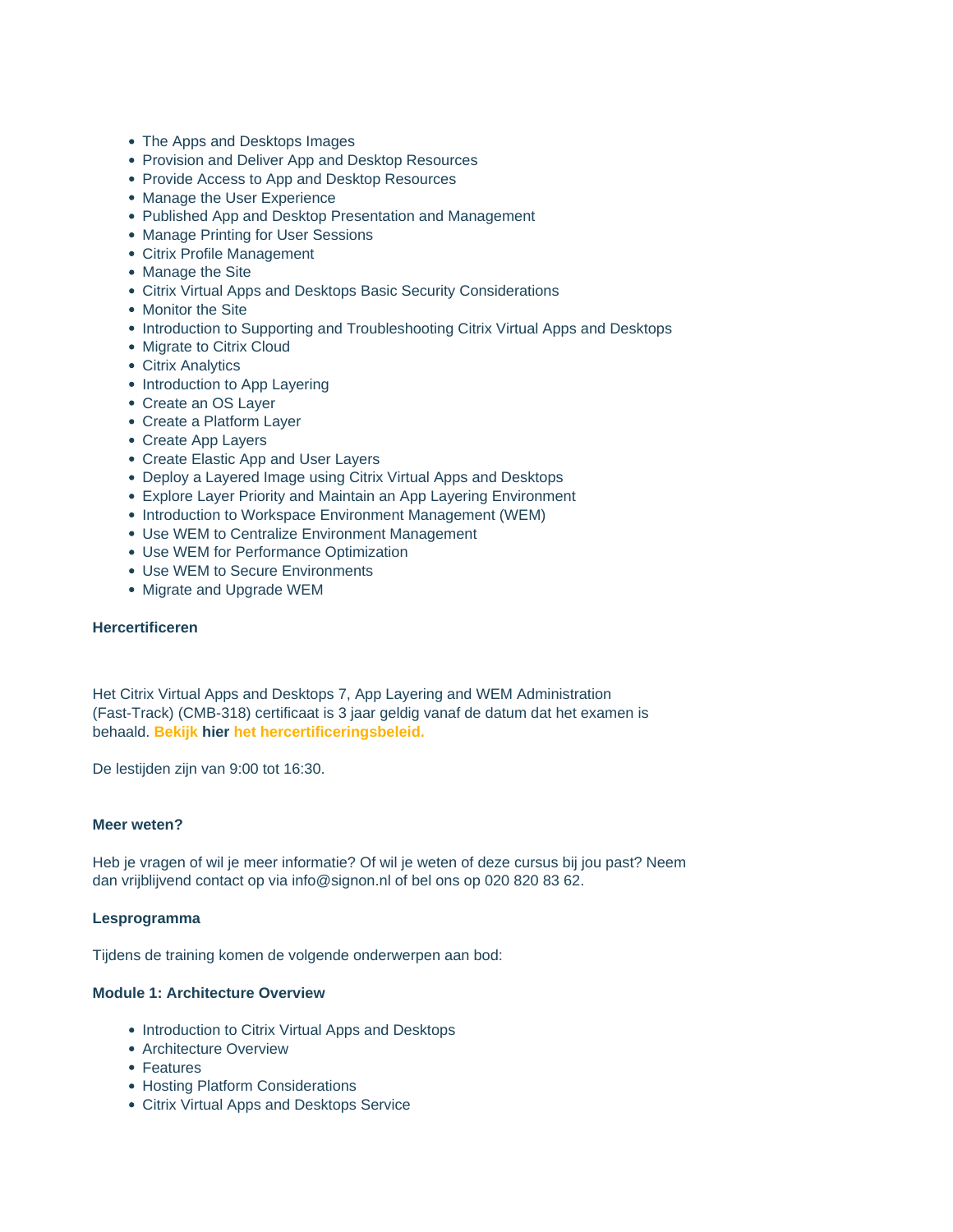• Connection Flow Process Introduction

#### **Module 2: Deploy the Site**

- Pre-Deployment Considerations
- Citrix Licensing Setup
- Delivery Controller Setup
- Site Setup and Management
- Redundancy Considerations

### **Module 3: The Apps and Desktops Images**

- Consider Master Image Creation Methods
- Master Image Requirements

#### **Module 4: Provision and Deliver App and Desktop Resources**

- Learning Objectives
- Machine Catalogs and Delivery Groups
- Provisioning Methods and Considerations
- Machine Creation Services (MCS) Deep Dive
- MCS Environment Considerations
- Resource Locations

# **Module 5: Provide Access to App and Desktop Resources**

- Consider Workspace Experience versus StoreFront
- Workspace App

#### **Module 6: Manage the User Experience**

• Methods to Manage the User Experience

#### **Module 7: Published App and Desktop Presentation and Management**

- Published App Properties
- Server OS Published App Optimizations
- Published App Presentation
- Application Groups
- Apps and Desktops Presentation

### **Module 8: Manage Printing for User Sessions**

- Map Printers to the User Session
- Printer Drivers
- Print Environment Considerations

### **Module 9: Citrix Profile Management**

- Introduction and Considerations
- Configure Citrix Profile Management

### **Module 10: Manage the Site**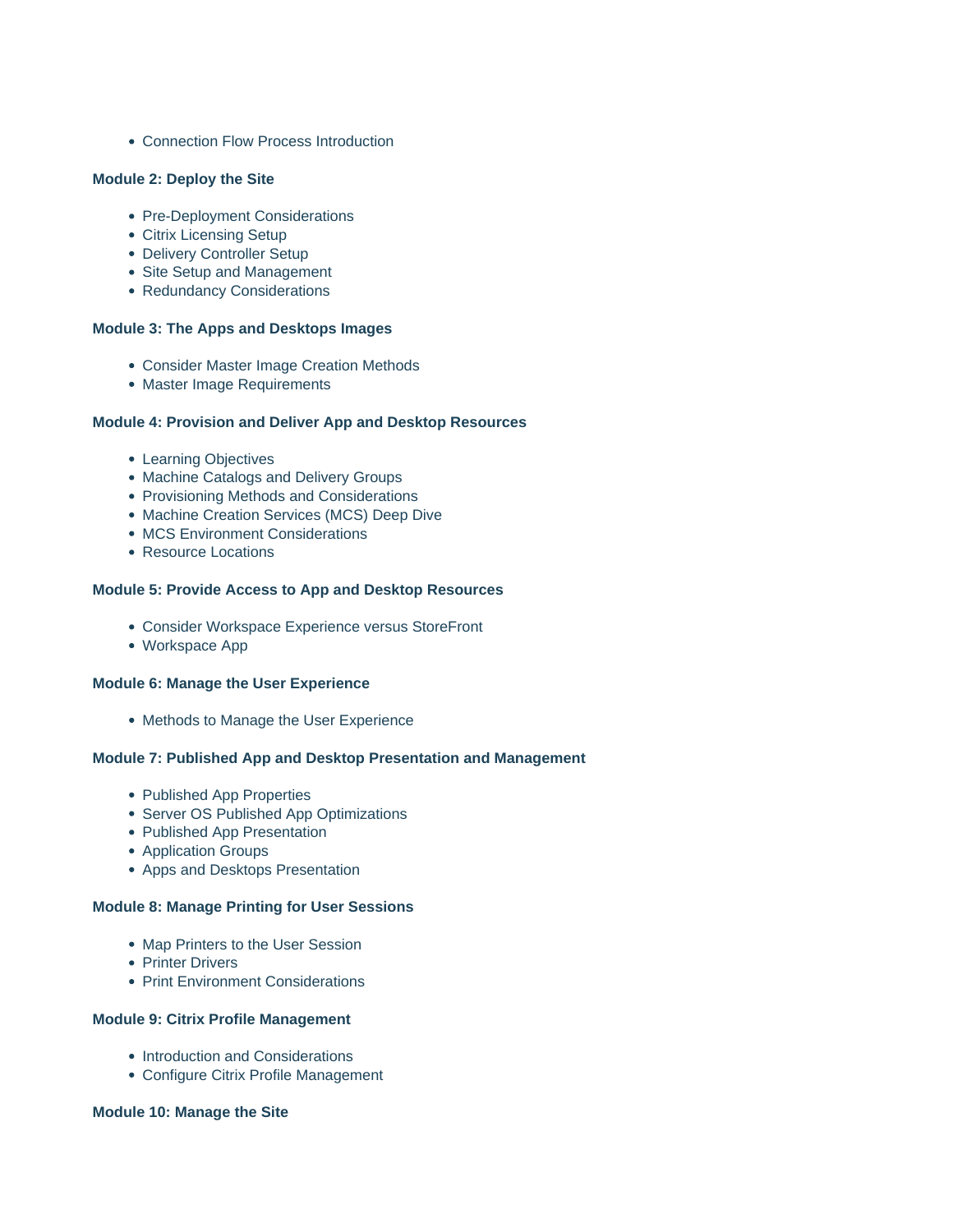- Delegated Administration
- Power Management Considerations

## **Module 11: Citrix Virtual Apps and Desktops Basic Security Considerations**

- Citrix Admin Security Considerations
- XML Service Security Considerations
- Secure HDX External Traffic

### **Module 12: Monitor the Site**

- Citrix Director Introduction
- Monitor and Interact with User Sessions
- Published Apps Analysis
- Monitor the Machines Running the VDA
- Alerts and Notifications

# **Module 13: Introduction to Supporting and Troubleshooting Citrix Virtual Apps and Desktops**

- Introduction to Supporting a Citrix Virtual Apps and Desktops Site
- Tools

### **Module 14: Migrate to Citrix Cloud**

- Migration Considerations
- Citrix Cloud Connector Deployment
- Citrix Virtual Apps and Desktops with an On-Premises Resource Location
- The Migration Process

#### **Module 15: Citrix Analytics**

- Citrix Analytics Introduction
- Types of Analytics

## **Module 16: Introduction to App Layering**

- App Layering Introduction
- Architecture and How it Works

#### **Module 17: Create an OS Layer**

• The OS Layer

### **Module 18: Create a Platform Layer**

• The Platform Layer

### **Module 19: Create App Layers**

• The App Layers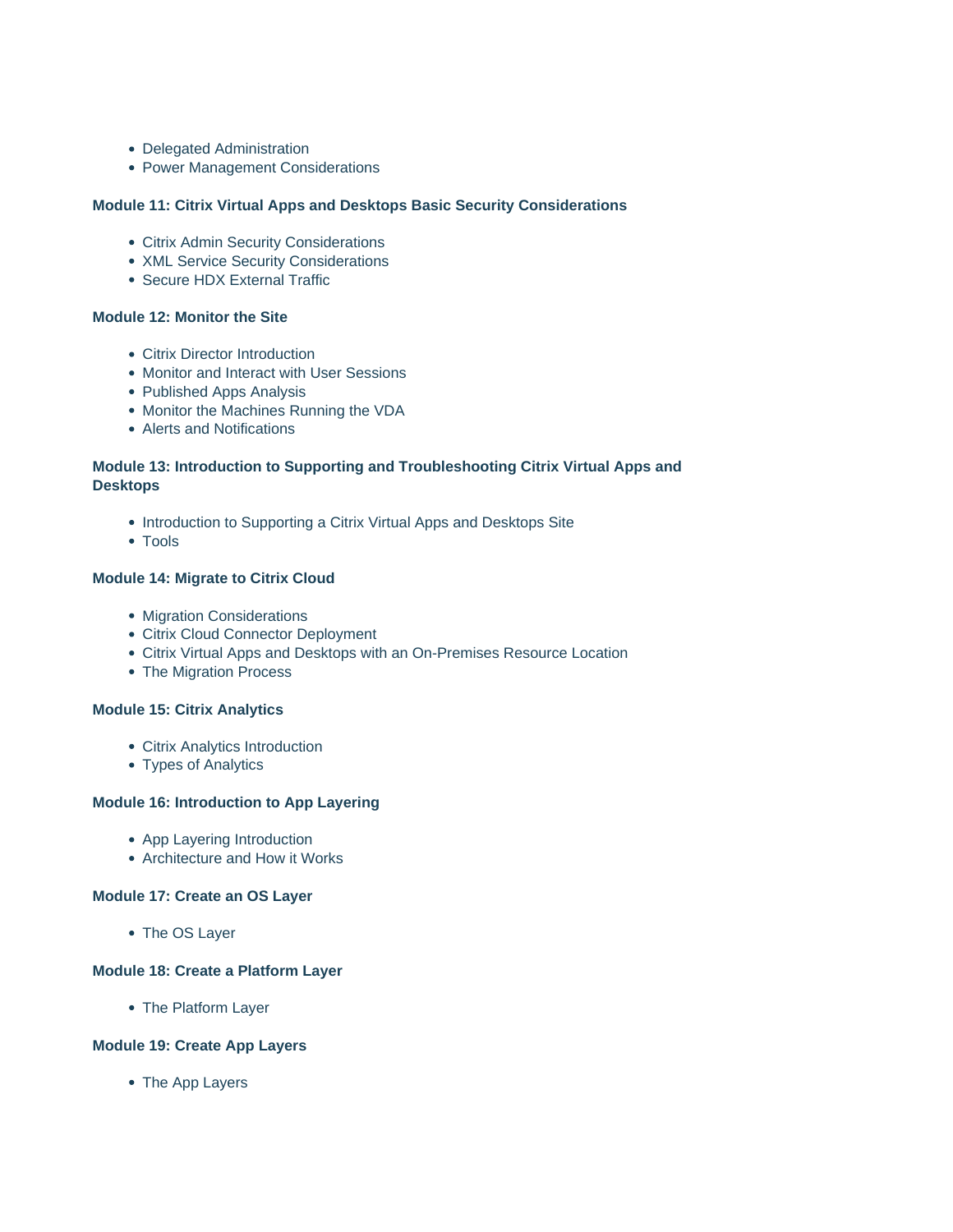### **Module 20: Create Elastic App and User Layers**

- Elastic App Layering
- User Layers

### **Module 21: Deploy a Layered Image using Citrix Virtual Apps and Desktops**

- Using Templates in App Layering
- Using Layered Images in a Citrix Virtual Apps and Desktops Site

### **Module 22: Explore Layer Priority and Maintain an App Layering Environment**

- Layer Priority
- Updating Layers
- Maintaining and Updating the App Layering Environment
- Common App Layering Considerations and Additional Resources

#### **Module 23: Introduction to Workspace Environment Management (WEM)**

- Workspace Environment Management (WEM) Introduction
- WEM Administration

#### **Module 24: Use WEM to Centralize Environment Management**

- Managing User Resources with WEM
- Managing Profiles with WEM
- Managing Endpoints with the WEM Transformer Feature

#### **Module 25: Use WEM for Performance Optimization**

- Learning Objectives
- Optimizing Machine Performance with WEM
- Optimizing User Experience with WEM

#### **Module 26: Use WEM to Secure Environments**

- Use WEM to Secure Environments
- WEM Security Features

#### **Module 27: Migrate and Upgrade WEM**

- Migrating to WEM
- Upgrading a WEM Deployment
- WEM Multi-Location Considerations

#### **Kosten training**

De training kost € 3.195,00 per deelnemer. Dit is inclusief alle officiële lesmaterialen en een certificaat van deelname. Bovendien kunnen cursisten die een training bij ons hebben gevolgd, een beroep doen op onze exclusieve nazorgservice. Er zijn dus geen bijkomende kosten achteraf. De prijs van de training is exclusief 21% BTW. Het BTW-nummer staat vermeld op de factuur.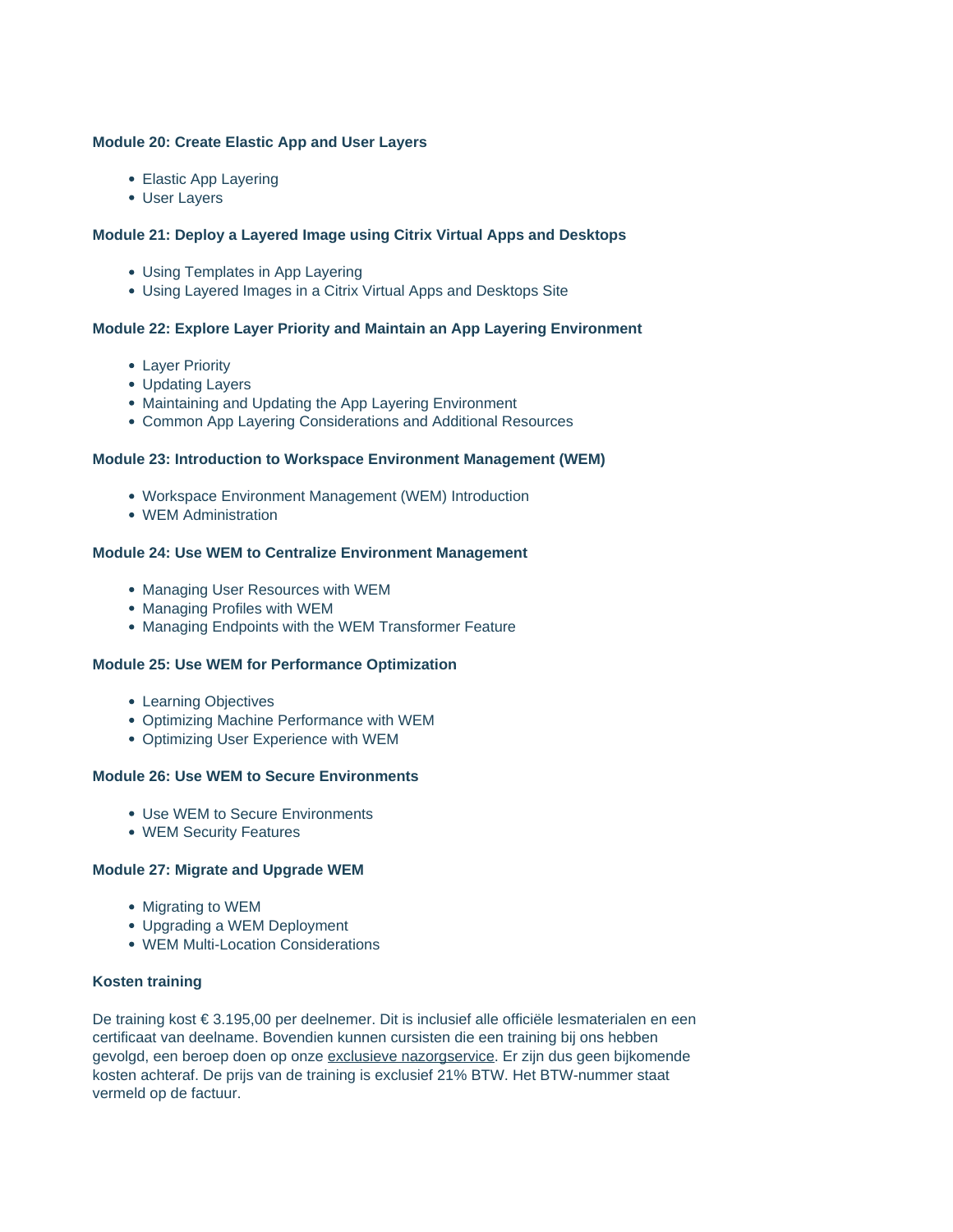#### **In-company groepstarief**

Als je je aanmeldt met een groep van vijf of meer personen voor een cursus op jouw bedrijfslocatie (in-company), dan kunnen wij een aantrekkelijk groepstarief aanbieden. Voor informatie over onze groepstarieven kun je contact opnemen en een offerte aanvragen via deze link of telefonisch via 020 – 820 83 62.

### **Goed om te weten**

#### **Fiscaal aftrekbaar**

De overheid stimuleert kennis en kunde in Nederland. Daarom zijn de cursussen van SignOn (deels) fiscaal aftrekbaar. Hoeveel je mag aftrekken hangt af van jouw situatie. Wil je meer weten? Kijk op de website van de Belastingdienst.

#### **Werkgevers**

Als werkgever kun je de volledige opleidingskosten voor werknemers aftrekken als bedrijfskosten. Dit geldt voor de opleiding zelf, maar ook voor andere kosten als boeken, inschrijfgeld, administratiekosten, het certificaat of extra begeleiding. Bij SignOn zijn al deze kosten al bij de prijs inbegrepen.

#### **Particulieren**

Als je op eigen kosten een opleiding volgt, is die vaak aftrekbaar voor de inkomstenbelasting. Zo blijft doorleren betaalbaar. De opleiding of cursus moet wel relevant zijn voor je huidige of toekomstige werk. Als je meer dan € 250,- uitgeeft aan verplichte kosten voor een relevante opleiding of cursus, kun je maximaal € 15.000,- aftrekken. Kijk op de website van de Belastingdienst.

#### **Meer weten?**

Heb je vragen of wil je meer informatie? Neem dan vrijblijvend contact op via info@signon.nl of bel ons op 020 – 820 83 62.

#### **Delivery formats**

Choose a delivery format that suits you best. The following delivery formats are available for this course:

#### **Virtual classroom**

Attend a the virtual classroom course from any location (workplace or home). You learn from a live instructor and are in contact with other participants. The instructor has the possibility to look at your screen (if necessary) to answer all your questions. This training will take place via Microsoft Teams (free of use).

### **Classroom live**

A face-to-face training on a location in the Netherlands. Employees from different companies are present during this classroom training. Fully catered for, including an extensive lunch.

#### **In-company course**

Our in-company training is tailored to your company. The specialized trainer only deals with what is important for your company and work situation. That makes our tailor-made training very effective. We provide these training courses in Dutch, English and German. The choice for an in-company training